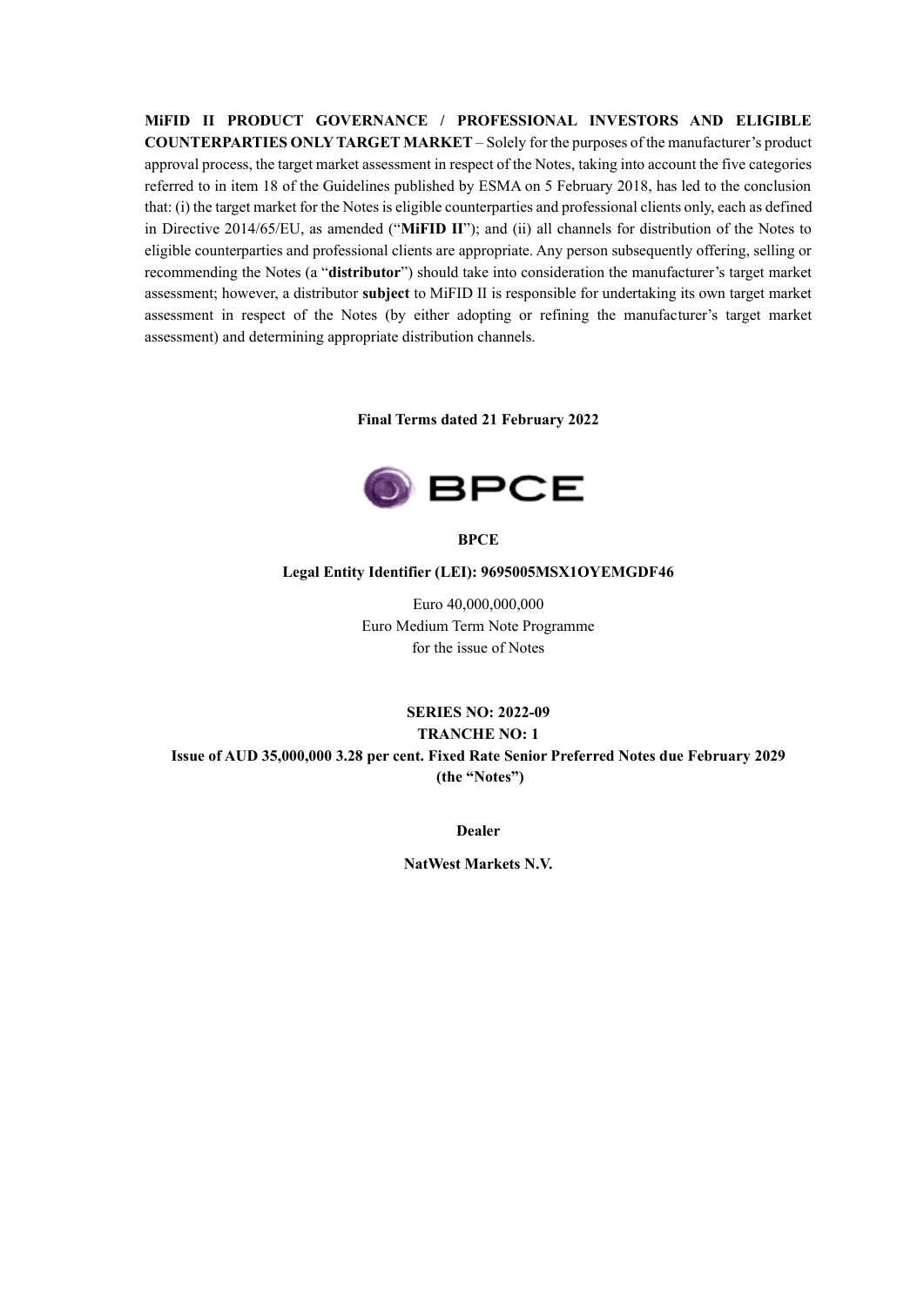#### **PART A – CONTRACTUAL TERMS**

Terms used herein shall be deemed to be defined as such for the purposes of the Conditions (the "**Conditions**") set forth in the base prospectus dated 19 November 2021 which received approval number 21-496 from the *Autorité des marchés financiers* (the "**AMF**") on 19 November 2021 (the "**Base Prospectus**") and the supplement to the Base Prospectus dated 15 Febrary 2022 which received approval number n°22-030 from the AMF (the "Supplement"), which together constitute a base prospectus for the purposes of the Prospectus Regulation.

This document constitutes the Final Terms of the Notes described herein for the purposes of the Prospectus Regulation and must be read in conjunction with such Base Prospectus in order to obtain all the relevant information. The Base Prospectus is available for viewing at the office of the Fiscal Agent or each of the Paying Agents and on the website of the AMF (www.amf-france.org) and copies may be obtained from BPCE, 50 avenue Pierre Mendès-France, 75013 Paris, France.

| $\mathbf{1}$            | Issuer:                                                                          | <b>BPCE</b>                                                                                                                                                        |
|-------------------------|----------------------------------------------------------------------------------|--------------------------------------------------------------------------------------------------------------------------------------------------------------------|
| $\boldsymbol{2}$        | Series Number:<br>(i)                                                            | 2022-09                                                                                                                                                            |
|                         | Tranche Number:<br>(ii)                                                          | 1                                                                                                                                                                  |
| 3                       | Specified Currency or Currencies:                                                | Australian Dollar ("AUD")                                                                                                                                          |
| $\overline{\mathbf{4}}$ | Aggregate Nominal Amount:                                                        |                                                                                                                                                                    |
|                         | Series:<br>(i)                                                                   | AUD 35,000,000                                                                                                                                                     |
|                         | Tranche:<br>(ii)                                                                 | AUD 35,000,000                                                                                                                                                     |
| 5                       | <b>Issue Price:</b>                                                              | 100.00 per cent. of the Aggregate Nominal Amount                                                                                                                   |
| 6                       | Specified Denomination(s):                                                       | AUD 500,000                                                                                                                                                        |
| 7                       | Issue Date:<br>(i)                                                               | 23 February 2022                                                                                                                                                   |
|                         | Interest Commencement Date:<br>(ii)                                              | <b>Issue Date</b>                                                                                                                                                  |
| 8                       | <b>Interest Basis:</b>                                                           | 3.28 per cent. Fixed Rate<br>(further particulars specified below)                                                                                                 |
| 9                       | Maturity Date:                                                                   | 23 February 2029                                                                                                                                                   |
| 10                      | Redemption Basis:                                                                | Subject to any purchase and cancellation or early<br>redemption, the Notes will be redeemed on the<br>Maturity Date at 100.00 per cent. of their nominal<br>amount |
| 11                      | Change of Interest Basis:                                                        | Not Applicable                                                                                                                                                     |
| 12                      | Put/Call Options:                                                                | Not Applicable                                                                                                                                                     |
| 13                      | Status of the Notes:<br>(i)                                                      | <b>Senior Preferred Notes</b>                                                                                                                                      |
|                         | Dates of the corporate authorisations<br>(ii)<br>for issuance of Notes obtained: | Decision of the Directoire of the Issuer dated 15 March<br>2021 and decision of Mr. Jean-Philippe Berthaut,<br>Head of Group Funding, dated 14 February 2022       |

### **PROVISIONS RELATING TO INTEREST (IF ANY) PAYABLE**

| 14 | <b>Fixed Rate Note Provisions</b> | Applicable |
|----|-----------------------------------|------------|
|----|-----------------------------------|------------|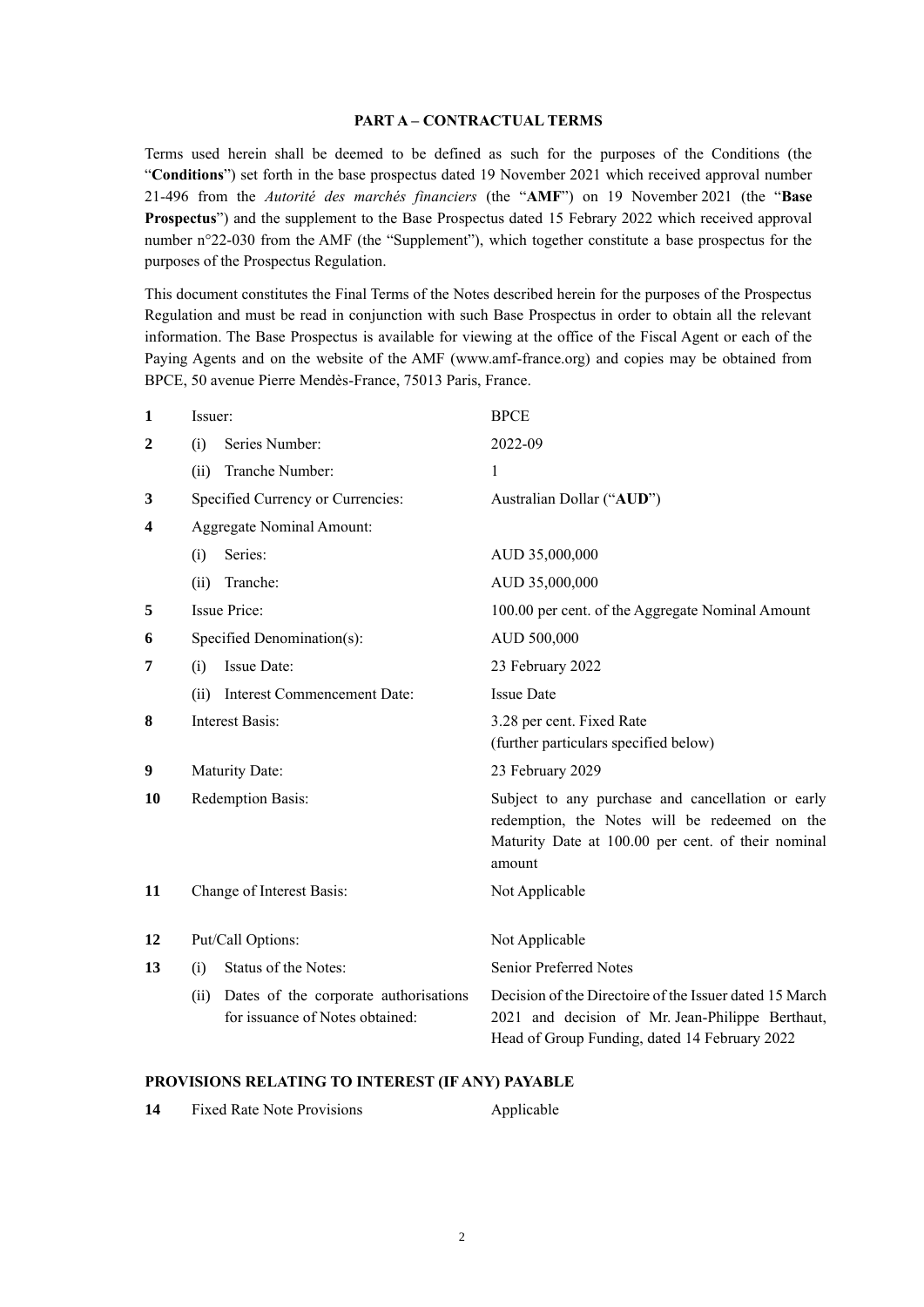|    | Rate of Interest:<br>(i)                                                                                                                                                                                                                                                                                                            | 3.28 per cent. per annum payable in arrear on each<br><b>Interest Payment Date</b>                                  |
|----|-------------------------------------------------------------------------------------------------------------------------------------------------------------------------------------------------------------------------------------------------------------------------------------------------------------------------------------|---------------------------------------------------------------------------------------------------------------------|
|    | Interest Payment Date(s):<br>(ii)                                                                                                                                                                                                                                                                                                   | 23 February in each year adjusted in accordance with<br>the Business Day Convention specified below                 |
|    | (iii) Fixed Coupon Amount(s):                                                                                                                                                                                                                                                                                                       | Rate of Interest x Specified Denomination x Day<br>Count Fraction per Note of AUD 500,000 Specified<br>Denomination |
|    | (iv) Broken Amount(s):                                                                                                                                                                                                                                                                                                              | Not Applicable                                                                                                      |
|    | Day Count Fraction:<br>(v)                                                                                                                                                                                                                                                                                                          | Actual/365 (Fixed) adjusted                                                                                         |
|    | (vi) Resettable:                                                                                                                                                                                                                                                                                                                    | Not Applicable                                                                                                      |
|    | (vii) Determination Dates:                                                                                                                                                                                                                                                                                                          | 23 February in each year                                                                                            |
|    | (viii) Business Day Convention                                                                                                                                                                                                                                                                                                      | Modified Following Business Day Convention                                                                          |
|    | (ix) Party responsible<br>for<br>calculating<br>Interest Amounts (if not the Calculation<br>Agent)                                                                                                                                                                                                                                  | Not Applicable                                                                                                      |
|    | Payments on Non-Business Days<br>(x)                                                                                                                                                                                                                                                                                                | Modified Following                                                                                                  |
| 15 | Floating Rate Note Provisions                                                                                                                                                                                                                                                                                                       | Not Applicable                                                                                                      |
| 16 | Zero Coupon Note Provisions                                                                                                                                                                                                                                                                                                         | Not Applicable                                                                                                      |
| 17 | Inflation Linked Interest Note Provisions                                                                                                                                                                                                                                                                                           | Not Applicable                                                                                                      |
|    | PROVISIONS RELATING TO REDEMPTION                                                                                                                                                                                                                                                                                                   |                                                                                                                     |
| 18 | Call Option                                                                                                                                                                                                                                                                                                                         | Not Applicable                                                                                                      |
| 19 | Put Option                                                                                                                                                                                                                                                                                                                          | Not Applicable                                                                                                      |
| 20 | MREL/TLAC Disqualification Event Call<br>Option:                                                                                                                                                                                                                                                                                    | Applicable                                                                                                          |
| 21 | Final Redemption Amount of each Note                                                                                                                                                                                                                                                                                                | AUD 500,000 per Note of AUD 500,000 Specified<br>Denomination                                                       |
| 22 | Inflation Linked Notes - Provisions relating<br>to the Final Redemption Amount:                                                                                                                                                                                                                                                     | Not Applicable                                                                                                      |
| 23 | Early Redemption Amount                                                                                                                                                                                                                                                                                                             |                                                                                                                     |
|    | Early Redemption Amount(s) of each<br>(i)<br>Senior Note payable on redemption<br>of<br>the<br>occurrence<br>upon<br>MREL/TLAC Disqualification Event<br>(Condition $6(g)$ ), if applicable, a<br>Withholding Tax Event (Condition<br>$6(i)(i)$ , a Gross-Up Event (Condition<br>6(i)(ii)) or for Illegality (Condition<br>$6(1)$ : | AUD 500,000 per Note of AUD 500,000 Specified<br>Denomination<br>an                                                 |
|    | Early Redemption Amount(s) of each<br>(ii)<br>Subordinated<br>Note<br>payable<br>redemption upon the occurrence of a<br>Capital Event (Condition 6(h), a<br>Withholding Tax Event (Condition<br>6(i)(i), a Gross-Up Event (Condition                                                                                                | Not Applicable<br>on                                                                                                |

3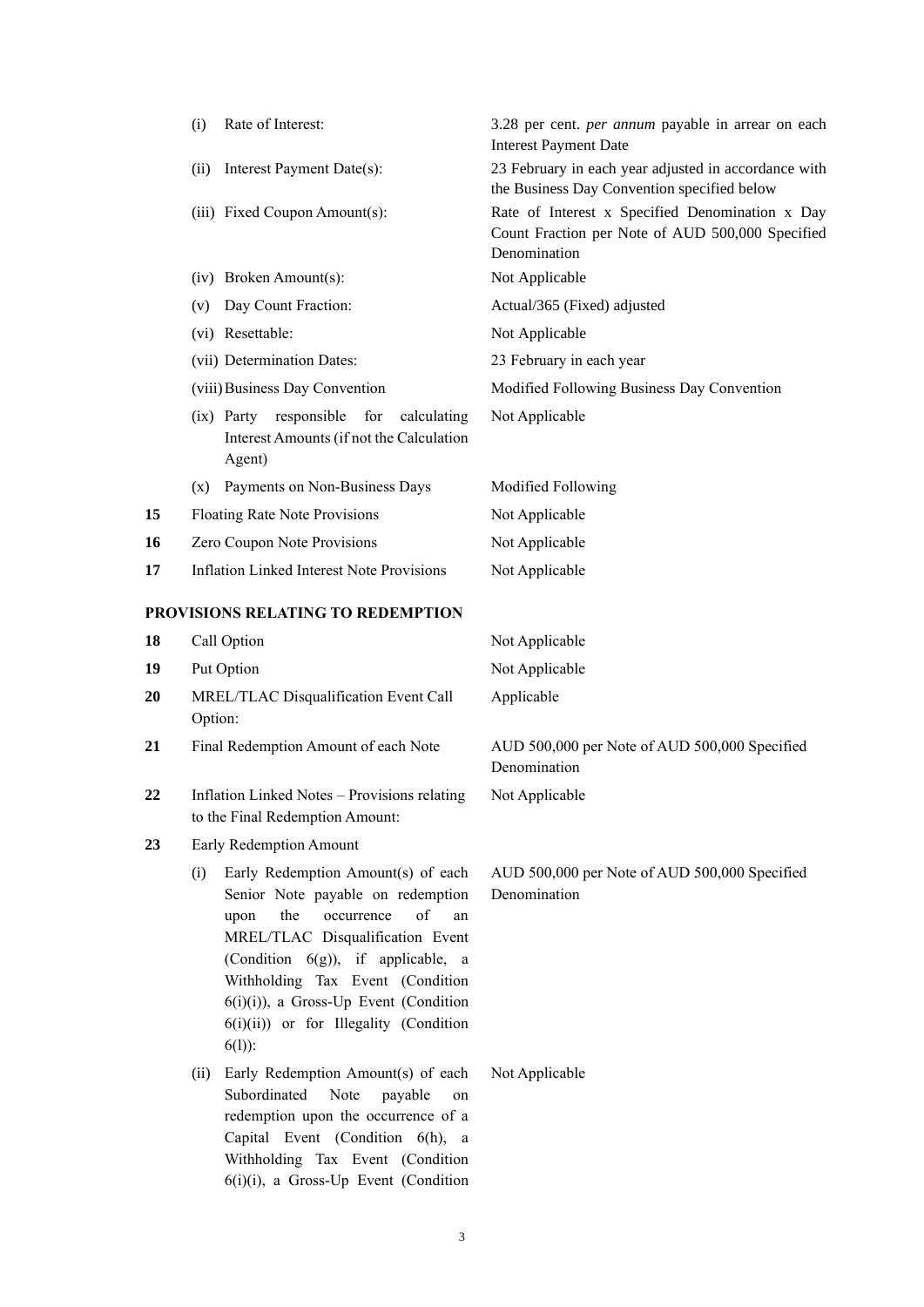6(i)(ii)) or a Tax Deductibility Event (Condition 6(i)(iii)):

- (iii) Redemption for taxation reasons permitted on days others than Interest Payment Dates (Condition 6(i)): Yes
- (iv) Unmatured Coupons to become void upon early redemption (Materialised Bearer Notes only) (Condition 7(f)): Not Applicable

### **GENERAL PROVISIONS APPLICABLE TO THE NOTES**

| 24 | Form of Notes:                                                                                                          | <b>Dematerialised Notes</b>                                                                                                                 |
|----|-------------------------------------------------------------------------------------------------------------------------|---------------------------------------------------------------------------------------------------------------------------------------------|
|    | Form of Dematerialised Notes:<br>(i)                                                                                    | Bearer form (au porteur)                                                                                                                    |
|    | Registration Agent:<br>(ii)                                                                                             | Not Applicable                                                                                                                              |
|    | Temporary Global Certificate:<br>(iii)                                                                                  | Not Applicable                                                                                                                              |
|    | (iv) Applicable TEFRA exemption:                                                                                        | Not Applicable                                                                                                                              |
| 25 | Financial Centre(s):                                                                                                    | Sydney and TARGET                                                                                                                           |
| 26 | Talons for future Coupons or Receipts to be<br>attached to Definitive Notes (and dates on<br>which such Talons mature): | Not Applicable                                                                                                                              |
| 27 | Details relating to Instalment Notes: amount<br>of each instalment, date on which each<br>payment is to be made:        | Not Applicable                                                                                                                              |
| 28 | Redenomination provisions:                                                                                              | Not Applicable                                                                                                                              |
| 29 | Purchase in accordance with applicable<br>French laws and regulations:                                                  | Applicable                                                                                                                                  |
| 30 | Consolidation provisions:                                                                                               | Not Applicable                                                                                                                              |
| 31 | Meeting and Voting Provisions (Condition                                                                                | Contractual Masse shall apply                                                                                                               |
|    | $11$ :                                                                                                                  | Name and address of the initial Representative:                                                                                             |
|    |                                                                                                                         | As per Condition $11(c)$                                                                                                                    |
|    |                                                                                                                         | Name and address of the alternate Representative:                                                                                           |
|    |                                                                                                                         | As per Condition $11(c)$                                                                                                                    |
|    |                                                                                                                         | The Representative will receive a remuneration of<br>EUR 2,000 (excluding VAT) per year so long as any<br>of the Notes remains outstanding. |

## **RESPONSIBILITY**

The Issuer accepts responsibility for the information contained in these Final Terms.

Signed on behalf of BPCE

Duly represented by: Mr. Jean-Philippe Berthaut, Head of Group Funding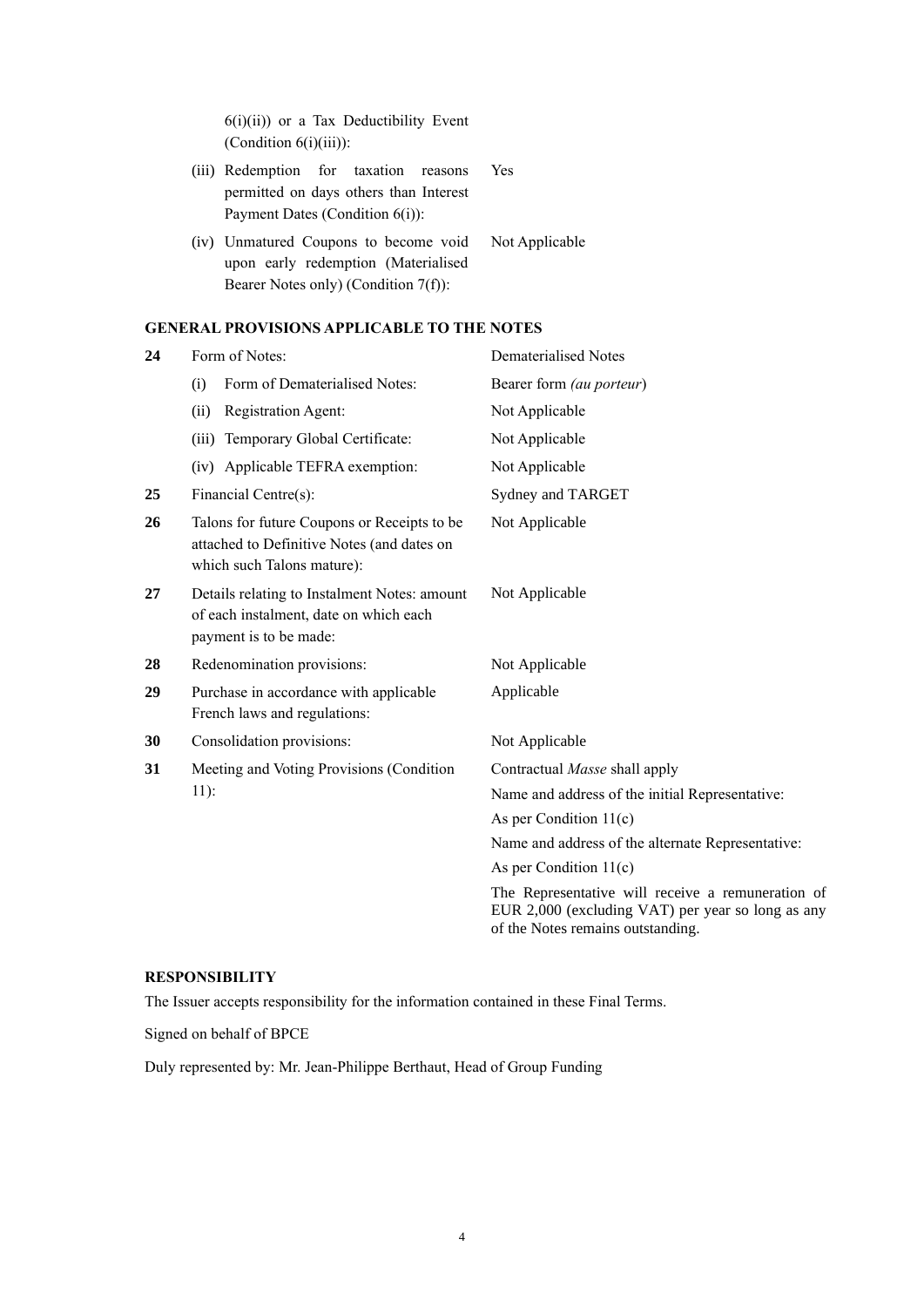### **PART B – OTHER INFORMATION**

### **1 LISTING AND ADMISSION TO TRADING**

(ii) Estimate of total expenses related to admission to trading:

### **2 RATINGS**

(i) Listing and Admission to trading Application has been made by the Issuer (or on its behalf) for the Notes to be listed and admitted to trading on Euronext Paris with effect from the Issue Date.

EUR 5,600

Ratings: Applicable: The Notes to be issued have been rated: S&P: A S&P is established in the European Union and registered under Regulation (EC) No 1060/2009 as amended.

### **3 INTERESTS OF NATURAL AND LEGAL PERSONS INVOLVED IN THE ISSUE**

Save as discussed in "Subscription and Sale", so far as the Issuer is aware, no person involved in the offer of the Notes has an interest material to the offer.

### **4 REASONS FOR THE OFFER AND ESTIMATED NET PROCEEDS**

|   | Reasons for the offer<br>(i)                                                                                 | The net proceeds of the issue of the Notes will be used<br>for the Issuer's general corporate purposes                    |
|---|--------------------------------------------------------------------------------------------------------------|---------------------------------------------------------------------------------------------------------------------------|
|   | (ii) Estimated net proceeds                                                                                  | AUD 35,000,000                                                                                                            |
| 5 | <b>YIELD</b>                                                                                                 |                                                                                                                           |
|   |                                                                                                              |                                                                                                                           |
|   | Indication of yield:                                                                                         | 3.28 per cent. per annum                                                                                                  |
|   |                                                                                                              | The yield is calculated at the Issue Date on the<br>basis of the Issue Price. It is not an indication of<br>future yield. |
| 6 | <b>OPERATIONAL INFORMATION</b>                                                                               |                                                                                                                           |
|   | ISIN:                                                                                                        | FR0014008J29                                                                                                              |
|   | Common Code:                                                                                                 | 244751644                                                                                                                 |
|   | Depositaries:                                                                                                |                                                                                                                           |
|   | Euroclear France to act as Central<br>(i)<br>Depositary:                                                     | Yes                                                                                                                       |
|   | Common Depositary for Euroclear and<br>(ii)<br>Clearstream:                                                  | N <sub>0</sub>                                                                                                            |
|   | Any clearing system(s) other than Euroclear<br>and Clearstream and the relevant<br>identification number(s): | Not Applicable                                                                                                            |
|   | Delivery:                                                                                                    | Delivery free of payment                                                                                                  |
|   | Names and addresses of additional Paying<br>$Agent(s)$ (if any):                                             | Not Applicable                                                                                                            |